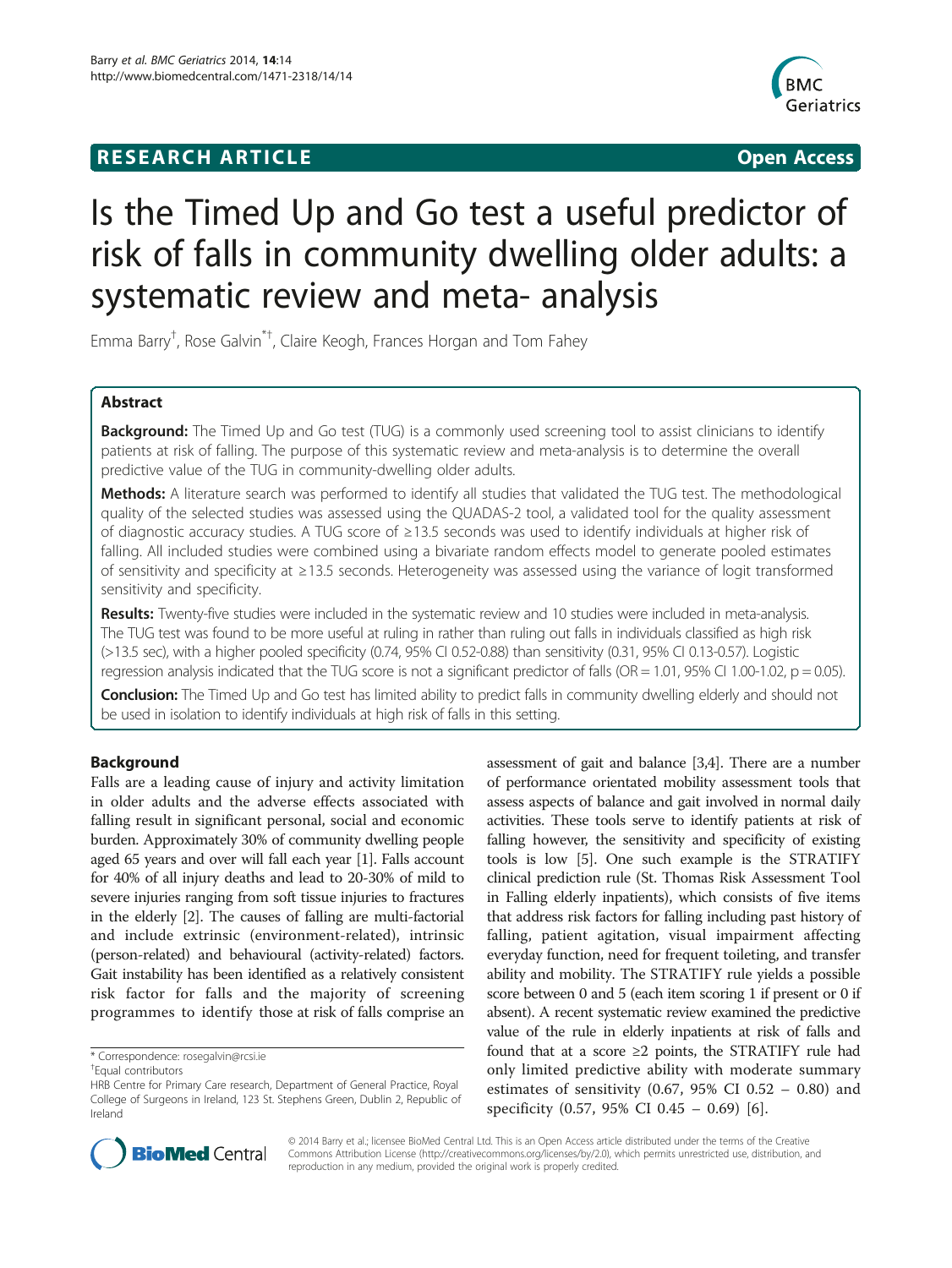The TUG test is another commonly used screening tool for falls risk in the inpatient and the community setting. The TUG (Timed Up and Go) test was developed in 1991 as a modified timed version of the Get up and Go test [\[7,8\]](#page-12-0). To perform the TUG test as described in the original derivation study, the patient is timed while they rise from an arm chair (approximate seat height 46 cm), walk at a comfortable and safe pace to a line on the floor three metres away, turn and walk back to the chair and sit down again. The subject walks through the test once before being timed to become familiar with the test. The subject wears his regular footwear and uses his customary walking aid (cane or walker) if necessary [\[8](#page-12-0)]. A faster time indicates a better functional performance and a score of ≥13.5 seconds is used as a cut-point to identify those at increased risk of falls in the community setting [\[9](#page-12-0)]. However, reported threshold values vary from 10 to 33 seconds in the literature [[10,11](#page-12-0)].

The TUG is recommended as a routine screening test for falls in guidelines published by the American Geriatric Society and the British Geriatric Society [[12\]](#page-12-0). The National Institute of Clinical Evidence (NICE) guidelines also advocate the use the TUG for assessment of gait and balance in the prevention of falls in older people [\[13](#page-12-0)]. To date three systematic reviews have examined the clinical utility of the TUG to discriminate between those at low and high risk of falling [\[14-16](#page-12-0)]. The most recent systematic review reported that the pooled mean difference in time taken to complete the TUG between fallers and non-fallers depended on the baseline functional status of the cohort of patients under investigation. In essence, there was a mean difference of 0.63 seconds (95% CI 0.14–1.12 seconds) in the performance of the TUG for high-functioning versus a difference of 3.59 seconds (95%  $CI = 2.18-4.99$  seconds) for those in institutional settings [\[16\]](#page-12-0). The aim of this systematic review with metaanalysis is to examine the predictive value of the test to identify individuals at risk in falling in the community using the frequently cited cut-off of  $\geq$ 13.5 seconds. A secondary aim of the study is to examine the summary estimates of sensitivity and specificity of alternative cut-off scores to optimally discriminate between fallers and non-fallers.

# Methods

# Search strategy

This systematic review and meta-analysis was performed according to the principles outlined by the Cochrane diagnostic test accuracy working group [[17,18](#page-12-0)]. We aimed to identify all studies that validated the TUG test in community dwelling older adults. A systematic literature search was conducted in June 2012 (updated in March 2013) and included the following search engines: Pubmed, EMBASE, Cochrane Library, EBSCO, CINAHL and SCOPUS. A combination of the following keywords and MeSH terms

were used: 'Timed Up and Go test', 'Get Up and Go test', 'TUG', 'GUG', 'TGUG', 'TGUGT', 'ETGUG', 'ETGUGT','- TUGT', 'modified TUG' and 'accidental falls', 'fall', 'falling', 'faller'. No language restrictions were applied to the search. The search was supplemented by hand searching reference lists of retrieved articles and searching Google scholar. The original version of the Get Up and Go test was created in 1986 [\[7\]](#page-12-0), the timed version was later derived in 1991 [[8](#page-12-0)], therefore only studies published from 1991–2013 were included in our literature review.

# Study selection and data extraction

Studies were included if they met the following inclusion criteria: 1) Prospective or retrospective cohort studies or randomised control trials, 2) Studies that included community dwelling older adults as the population of interest, 3) Studies that validated the original version of the TUG test, 4) Studies that recorded a subsequent fall. Studies were excluded if their population of interest was limited to patients with specific neurological or orthopaedic condition e.g. Parkinson's disease, stroke, hip fracture or amputation of a lower limb. Studies were also excluded if they were limited to a population with a particular medical condition e.g. patients with chronic obstructive pulmonary disease. For the purposes of this review, we included studies where ≥80% of subjects were community dwelling and/ or were described as self caring or independent. Studies where >20% of the subject population were described as institutionalised, living in nursing homes, residential care homes or geriatric inpatients were excluded. The definition of a subsequent fall was considered in the context of each individual study. We considered the following definition of a fall: 'an unexpected event in which the patient comes to rest on the ground, floor or lower level as the reference standard [[1\]](#page-12-0) and variations of this definition were recorded in Table [1](#page-3-0) that contains details of the included studies.

Two reviewers (EB, RG) read the titles and/or abstracts of the identified references and eliminated irrelevant studies. Studies that were considered eligible for inclusion were read fully in duplicate and their suitability for inclusion was independently determined by both RG and EB. Disagreement was managed by consensus. Data were extracted on study type and setting, patient demographics (age, gender) and clinical characteristics including relevant inclusion and exclusion criteria, person who administered the TUG, person who recorded the subsequent fall, the definition of a fall used. For the purposes of this paper, the unit of analysis was the patient or "faller" rather than each "fall" to avoid duplication bias. Authors were contacted by email to provide further information on patient cohorts where there was insufficient data provided. Studies that included data on the same patient cohort for more than one publication were only included once in the meta-analysis.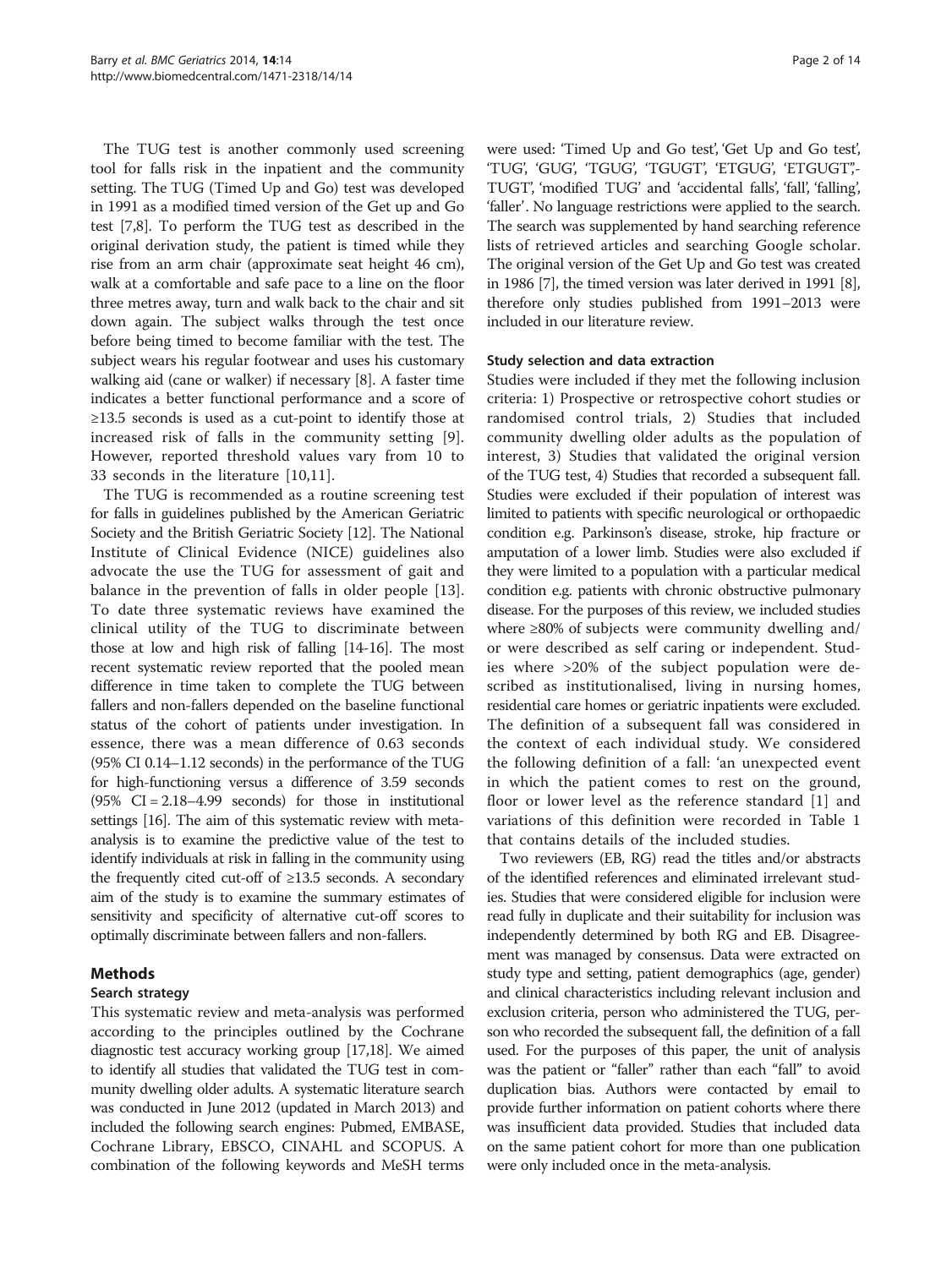#### Quality assessment

The methodological quality of the selected studies was evaluated independently by two reviewers (EB and FH) using the QUADAS-2 tool, a validated tool for the quality assessment of diagnostic accuracy studies [\[17,18](#page-12-0)]. This checklist consists of four key domains: patient selection, index test, reference standard and flow and timing. Within each study, the domains are assessed in terms of risk of bias and the first three of these domains are assessed in terms of concerns about applicability. Signalling questions as specified in the QUADAS-2 tool enable the reviewer to give each domain a rating of high, low or unclear. Disagreements were resolved by a third reviewer (RG).

#### Statistical methods

We used Stata version 12 (StataCorp College Station, Texas, USA), particularly the metandi command that fits the bivariate model, for all statistical analyses. We have applied this methodology in similar studies [[19](#page-12-0)]. Significance was set at  $p < 0.05$  for all analyses. A 2  $\times$  2 table was constructed to extract the number of true positives, false positives, true negatives, false negatives, for the TUG test from each validation study using the pre-defined cut-point of ≥13.5 seconds to identify those at increased risk of falling. We applied the bivariate random effects model to estimate summary estimates of sensitivity and specificity and their corresponding 95% confidence intervals. This approach preserves the two-dimensional nature of the original data and takes into account both study size and the heterogeneity beyond chance between studies [\[20](#page-12-0)]. Sensitivity refers to the proportion of fallers correctly classified as high risk. Specificity is the proportion of non-fallers correctly classified as low risk.

The sensitivity and specificity for the TUG test was plotted in a hierarchical summary receiver operating characteristic (HSROC) graph, plotting sensitivity (true positive) on the y axis against 1-specificity (false negative) on the x axis. The 95% confidence region and the 95% prediction region were plotted around pooled estimates to illustrate the precision with which the pooled values were estimated (confidence ellipse around the mean value) and to illustrate the amount of between study variation (prediction ellipse).

Heterogeneity was evaluated visually using the summary ROC plots and statistically by using the variance of logit transformed sensitivity and specificity, with smaller values indicating less heterogeneity between studies. Bayes' theorem was used to estimate the post test probability of a fall by multiplying the pre-test odds by the likelihood ratio; where pre-test odds are calculated by dividing the pre-test probability by (1+ pre-test probability) and the post -test probability equals post test odds divided by (1 + post-test odds). We completed sensitivity analyses to explore the effect of methodological features,

as determined by the QUADAS-2 tool, on the predictive value of the TUG test.

The  $c$  statistic, or area under the curve, with 95% CI were also estimated to describe model discrimination. The  $c$  statistic ranges from 0.5 (no discrimination) to a theoretical maximum of 1, values between 0.7 and 0.9 represent moderate accuracy and greater than 0.9 represents high accuracy. A c statistic of 1 represents perfect discrimination, whereby scores for all cases (fallers) are higher than those for all the non-cases (non-fallers) with no overlap [\[21\]](#page-12-0). Finally, the association between the TUG score and falls was assessed using logistic regression and is presented as odds ratios with 95% confidence intervals.

#### Results

#### Study identification

A flow diagram of the search strategy is presented in Figure [1.](#page-7-0) Two researches (EB, RG) screened all potential papers. The search strategy yielded 1,134 articles and an additional 20 articles were found by hand searching resulting in 1,154 articles. Six hundred and fifty five articles remained after duplicates were removed. Five hundred and fifty were then excluded based on title or abstract. Of the remaining 105 articles, 80 were excluded after reading the full text leaving 25 articles. Within this group, there were four publications based on two unique cohorts of patients [\[22-25\]](#page-12-0).

#### Study characteristics

The characteristics of the 25 prospective cohort studies are contained in Table [1](#page-3-0). The descriptive characteristics were combined where two studies were based on the same population of patients [\[22](#page-12-0)-[25\]](#page-12-0). In relation to 25 studies: seven studies were based in the USA [\[26-32](#page-12-0)], five in Japan [[33-37\]](#page-12-0), three in Israel [[22,23,38\]](#page-12-0), four in France [[24](#page-12-0),[25](#page-12-0),[39](#page-12-0)[,40](#page-13-0)] and one in each of Taiwan [\[41](#page-13-0)], Australia [[42\]](#page-13-0), the UK (unpublished) [[43](#page-13-0)], Brazil [\[44](#page-13-0)], Ireland [[45\]](#page-13-0) and Norway [\[46](#page-13-0)]. The size of the patient cohort in the included studies ranged from 13 [[29](#page-12-0)] to 1618 patients [\[40\]](#page-13-0). In total 2,314 patients were included in the meta-analysis from 10 different datasets. The duration of follow up varied from six months [\[27,28,31](#page-12-0),[32,34\]](#page-12-0) to five years [\[33\]](#page-12-0).

The application and the conditions of testing varied in many of the validation studies – variations included the instruction to walk as quickly as possible during the task [[26,](#page-12-0)[46\]](#page-13-0), the sole use or non-use of an assistive device [[36,](#page-12-0)[45\]](#page-13-0) standing from an armless chair [[27](#page-12-0)], seat height variations 40 cm [\[35\]](#page-12-0) to 50 cm [[41\]](#page-13-0), walking with arms crossed [\[26](#page-12-0)]. Testing conditions also varied in that some studies to allow a practice attempt and/or record the average time of two or three attempts [[28](#page-12-0)].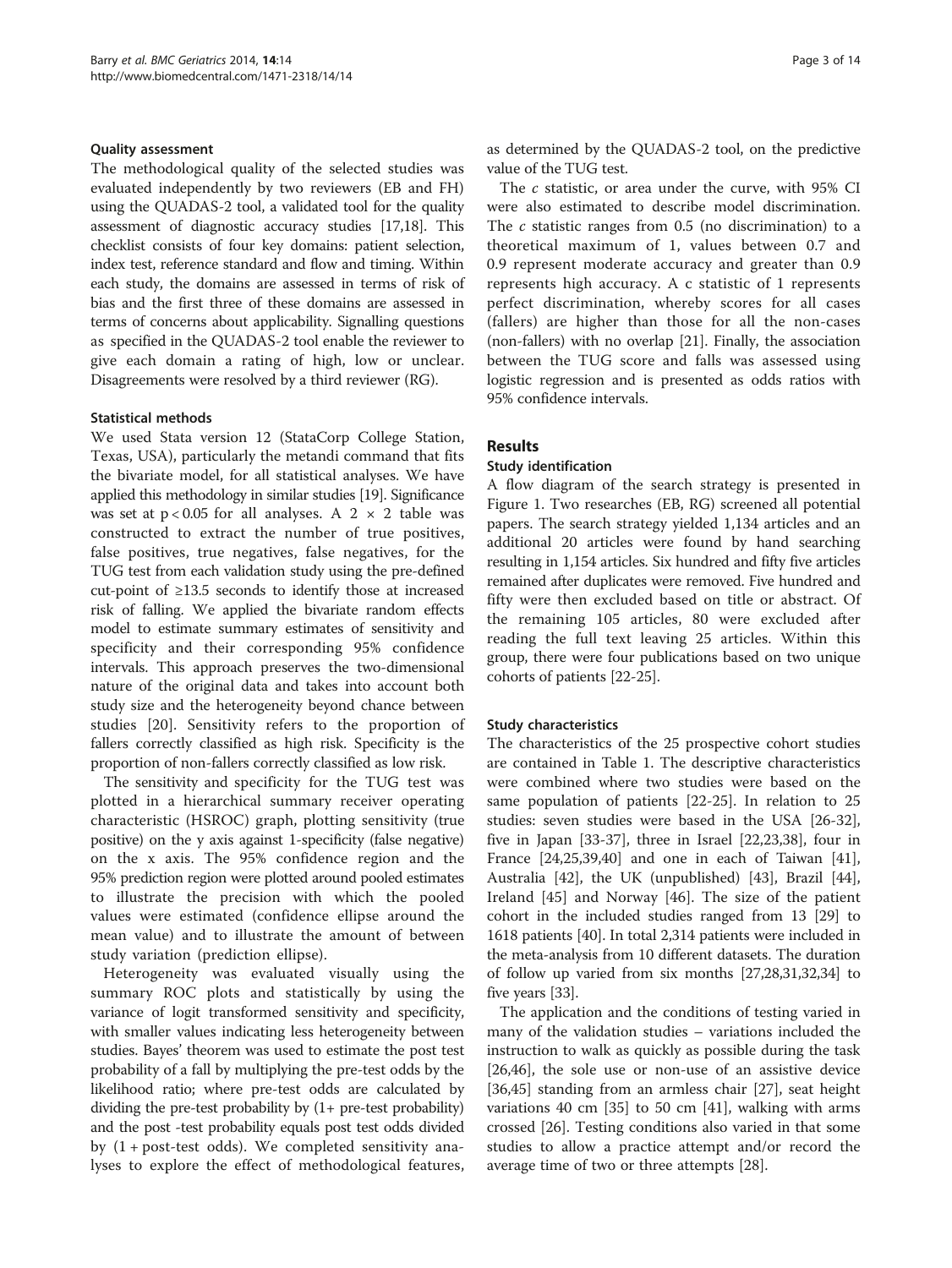| Study                  | Participants (n) sex, Time frame<br>mean age $(+/- SD)$ | of follow-up | Person administering Definition of falls<br>test                   |                                                                                 | Method of administering<br>the test                                                          | Method of<br>recording falls                                                              | <b>Number of individuals</b><br>who fell              |
|------------------------|---------------------------------------------------------|--------------|--------------------------------------------------------------------|---------------------------------------------------------------------------------|----------------------------------------------------------------------------------------------|-------------------------------------------------------------------------------------------|-------------------------------------------------------|
| Greene et al.<br>2012* | $N = 349$                                               | 2 years      | Not recorded                                                       | Tinetti 1997                                                                    | Test completed once.<br>Assistive device not<br>permitted.                                   | Self report with collateral<br>information from relatives<br>and medical records          | $N = 83$                                              |
|                        | $M = 103$                                               |              |                                                                    |                                                                                 |                                                                                              |                                                                                           |                                                       |
|                        | $F = 246$                                               |              |                                                                    |                                                                                 |                                                                                              |                                                                                           |                                                       |
|                        | Mean age<br>$71.5+/- 6.7$                               |              |                                                                    |                                                                                 |                                                                                              |                                                                                           |                                                       |
| Herman et al.          | $N = 265$                                               | 3 years      | Physiotherapist                                                    | Leveille 2009 and<br>Mackensie 2006                                             | Test performed twice                                                                         | Self report falls                                                                         | $N = 64$ (1 year follow up)                           |
| 2011 and 2010          | $M = 111$                                               |              |                                                                    |                                                                                 | (mean score used).<br>Assistive device                                                       | diary monthly                                                                             |                                                       |
|                        | $F = 154$                                               |              |                                                                    |                                                                                 | not permitted                                                                                |                                                                                           | $N = 131$ (2 year follow up)                          |
|                        | Mean age<br>$76.4+/-4.3$                                |              |                                                                    |                                                                                 |                                                                                              |                                                                                           | $N = 73$ retrospective                                |
| Russell et al.         | $N = 344$                                               | 1 year       | Physiotherapist,<br>occupational<br>therapist or<br>medical doctor | Kellogg 1987                                                                    | As per original TUG.                                                                         | Self report falls<br>diary bi-monthly                                                     | $N = 164$                                             |
| 2008*                  | $M = 106$                                               |              |                                                                    |                                                                                 |                                                                                              |                                                                                           |                                                       |
|                        | $F = 238$                                               |              |                                                                    |                                                                                 |                                                                                              |                                                                                           |                                                       |
|                        | Mean age<br>$75.9 + / -8.5$                             |              |                                                                    |                                                                                 |                                                                                              |                                                                                           |                                                       |
| Viccaro et al.         | $N = 457$                                               | 1 year       | Not recorded                                                       | Defined as unintentionally<br>coming to rest on the<br>ground or other surface. | As per original TUG.<br>Average of 2 trials<br>reported.                                     | Interview at 3/12 visit                                                                   | $N = 174$                                             |
| $2011*$                | $F = 201 M = 256$                                       |              |                                                                    |                                                                                 |                                                                                              |                                                                                           |                                                       |
|                        | Mean age $=74$                                          |              |                                                                    |                                                                                 |                                                                                              |                                                                                           |                                                       |
| Killough et al.        | $N = 122$                                               | 6 months     | Unrecorded                                                         | Not defined                                                                     | Administered test only<br>once unless misunderstood<br>and a second trial was used.          | Interviewed every<br>3 months by telephone                                                | $N = not recorded$                                    |
| 2006*                  | $M/F =$ unrecorded                                      |              |                                                                    |                                                                                 |                                                                                              |                                                                                           |                                                       |
|                        | Mean $age =$<br>unrecorded                              |              |                                                                    |                                                                                 |                                                                                              |                                                                                           |                                                       |
| Thomas                 | $N = 31$                                                | 12 months    | Physiotherapist                                                    | Kellogg 1987                                                                    | Shoe should have maximum<br>heel height of 4 cm. TUG not<br>described in any further detail. | Self report by monthly<br>prepaid postcards and<br>follow up phone call<br>at 3, 6, 9/12. | $N = 16$ had 2 or more falls,<br>15 had 1 or no falls |
| unpublished<br>study*  | $M = 6$                                                 |              |                                                                    |                                                                                 |                                                                                              |                                                                                           |                                                       |
|                        | $F = 25$                                                |              |                                                                    |                                                                                 |                                                                                              |                                                                                           |                                                       |
|                        | Mean $age = 81.6$                                       |              |                                                                    |                                                                                 |                                                                                              |                                                                                           |                                                       |
| Aoyama et al.          | $N = 58$                                                | 6 months     | Physiotherapist                                                    | Tinetti 1988                                                                    | As per original TUG. Two test                                                                | Self report by falls diary,                                                               | $N = 25$                                              |
| $2011*$                | $F = 58$                                                |              |                                                                    |                                                                                 | trials and mean score recorded. collected at 6 month                                         |                                                                                           |                                                       |
|                        | $M = 0$                                                 |              |                                                                    |                                                                                 |                                                                                              |                                                                                           |                                                       |
|                        | Mean age<br>$80.5 + / -5.7$                             |              |                                                                    |                                                                                 |                                                                                              |                                                                                           |                                                       |

# <span id="page-3-0"></span>Table 1 Descriptive characteristics of the studies included in the review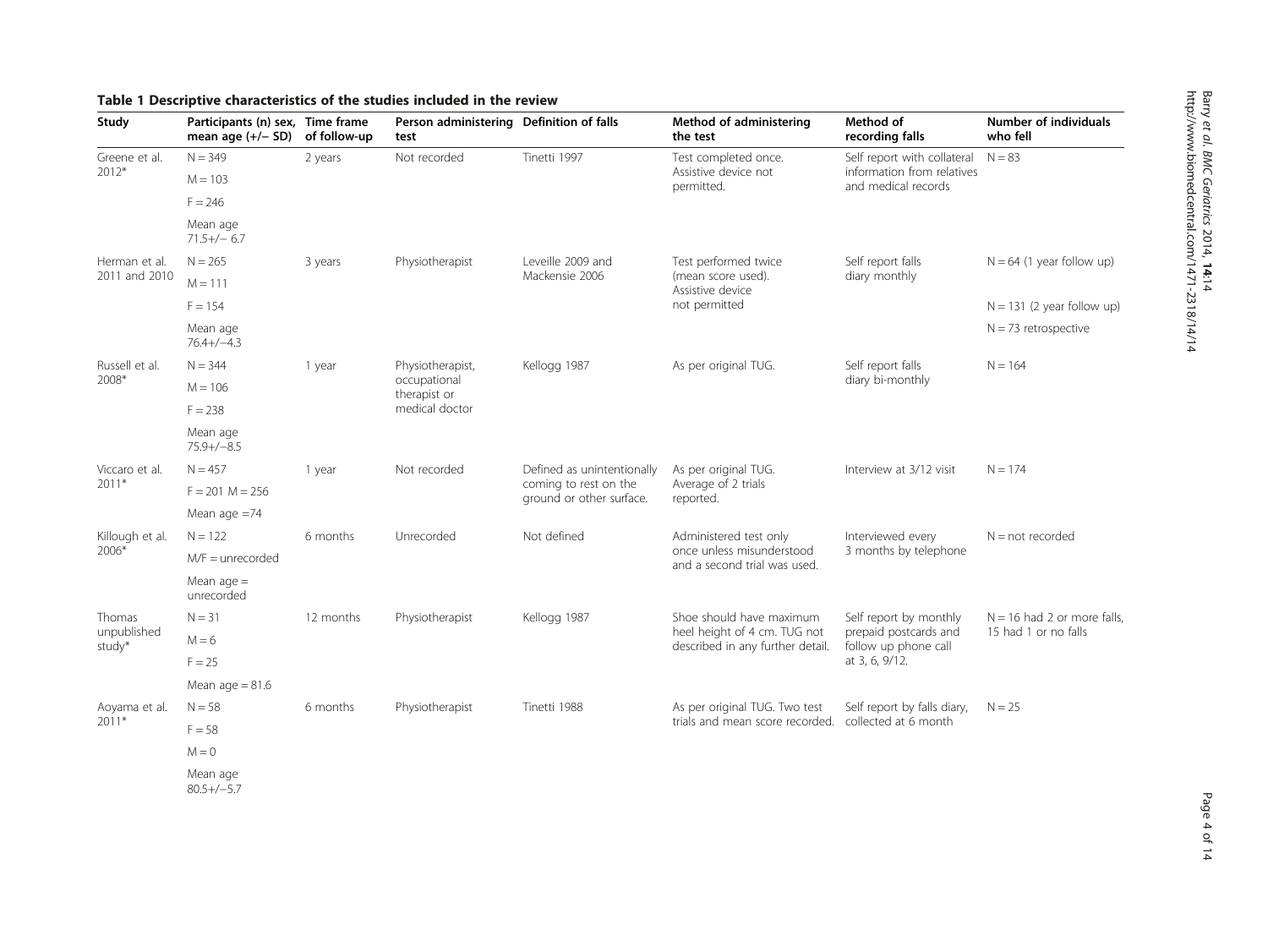| Sai et al.<br>2009*       | $N = 137$                                                          | 12 months | Trained clinical staff                | Buchner 1993                                                                                                                                                                                                                                                                                                | Time taken for subject to get<br>up from chair (with arms<br>crossed across chest) walk 10 ft.<br>turn around and sit back down<br>as quickly as possible.                                                                             | Self report by falls diary.<br>This was followed by<br>monthly phone-calls.                                                              | $N = 70$                                                  |
|---------------------------|--------------------------------------------------------------------|-----------|---------------------------------------|-------------------------------------------------------------------------------------------------------------------------------------------------------------------------------------------------------------------------------------------------------------------------------------------------------------|----------------------------------------------------------------------------------------------------------------------------------------------------------------------------------------------------------------------------------------|------------------------------------------------------------------------------------------------------------------------------------------|-----------------------------------------------------------|
|                           | $M = 48$                                                           |           |                                       |                                                                                                                                                                                                                                                                                                             |                                                                                                                                                                                                                                        |                                                                                                                                          |                                                           |
|                           | $F = 89$                                                           |           |                                       |                                                                                                                                                                                                                                                                                                             |                                                                                                                                                                                                                                        |                                                                                                                                          |                                                           |
|                           | Mean age<br>$76.7 +/- 6.1$                                         |           |                                       |                                                                                                                                                                                                                                                                                                             |                                                                                                                                                                                                                                        |                                                                                                                                          |                                                           |
| Alexandre et al. $N = 63$ |                                                                    | 12 months | <b>Trained Physical</b><br>therapists | Kellogg Working                                                                                                                                                                                                                                                                                             | As per original TUG seat                                                                                                                                                                                                               | Interviewed every 3/12                                                                                                                   | $N = 21$                                                  |
| $2012*$                   | $Male = 30$                                                        |           |                                       | Group 1987                                                                                                                                                                                                                                                                                                  | height 42 cm, back 79 cm,<br>arms 60 cm from ground.                                                                                                                                                                                   | by blinded evaluator and<br>self report via log book                                                                                     |                                                           |
|                           | Female $=$ 33                                                      |           |                                       |                                                                                                                                                                                                                                                                                                             | Participants used own foot                                                                                                                                                                                                             | collected every 3/12.                                                                                                                    |                                                           |
|                           | Mean age Fallers =<br>66.68+/-5.57.Non<br>fallers = $66.36+/-4.60$ |           |                                       |                                                                                                                                                                                                                                                                                                             | wear and used assistive<br>device if needed.                                                                                                                                                                                           |                                                                                                                                          |                                                           |
| Yamada et al.             | $N = 171$                                                          | 1 year    | Trained staff members Koski 1996      |                                                                                                                                                                                                                                                                                                             | As per original TUG, height                                                                                                                                                                                                            | Monthly telephone                                                                                                                        | $N = 59$                                                  |
| 2010                      | $F = 134$                                                          |           |                                       |                                                                                                                                                                                                                                                                                                             | 40 cm, 3 m at normal pace<br>turn walk back to chair and<br>sit down. 2 trials average<br>time recorded                                                                                                                                | calls using structured<br>questionnaire. Self report<br>by mail every month.                                                             |                                                           |
|                           | $M = 37$                                                           |           |                                       |                                                                                                                                                                                                                                                                                                             |                                                                                                                                                                                                                                        |                                                                                                                                          |                                                           |
|                           | Age 80.5+/-5.6                                                     |           |                                       |                                                                                                                                                                                                                                                                                                             |                                                                                                                                                                                                                                        |                                                                                                                                          |                                                           |
| Yamada et al.             | $N = 252$ .                                                        | 1 year    | Trained researchers                   | Koski 1996                                                                                                                                                                                                                                                                                                  | Participants asked to stand up<br>from a standard chair seat<br>height 40 cm, walk a distance<br>of 3 m at a maximum pace,<br>turn walk back and sit down.<br>Better performance of two<br>attempts recorded. Walking<br>aid permitted | Interview at end<br>of follow up                                                                                                         | $N = 71$                                                  |
| 2012                      | 231 who completed<br>study:                                        |           |                                       |                                                                                                                                                                                                                                                                                                             |                                                                                                                                                                                                                                        |                                                                                                                                          |                                                           |
|                           | Male = $54$                                                        |           |                                       |                                                                                                                                                                                                                                                                                                             |                                                                                                                                                                                                                                        |                                                                                                                                          |                                                           |
|                           | Female $= 177$                                                     |           |                                       |                                                                                                                                                                                                                                                                                                             |                                                                                                                                                                                                                                        |                                                                                                                                          |                                                           |
|                           | Mean $age =$                                                       |           |                                       |                                                                                                                                                                                                                                                                                                             |                                                                                                                                                                                                                                        |                                                                                                                                          |                                                           |
|                           | $T1 = 73.9 + (-6.6)$                                               |           |                                       |                                                                                                                                                                                                                                                                                                             |                                                                                                                                                                                                                                        |                                                                                                                                          |                                                           |
|                           | $T2 = 79.1 + (-7.0$                                                |           |                                       |                                                                                                                                                                                                                                                                                                             |                                                                                                                                                                                                                                        |                                                                                                                                          |                                                           |
|                           | $T3 = 82.0 + (-6.9$                                                |           |                                       |                                                                                                                                                                                                                                                                                                             |                                                                                                                                                                                                                                        |                                                                                                                                          |                                                           |
| Wrisley et al.            | $N = 35$                                                           | 6 months  | Physical therapist                    | Defined as unintentional<br>contact below pt's height<br>and classified as unexplained<br>or unexplained. A fall<br>was considered explained<br>if there was medical<br>environmental or task-related<br>explanation for the fall<br>that was unavoidable.<br>An unexplainable fall<br>was all other falls. | As per original TUG.<br>Participants were<br>allowed 1 practice<br>trial and then preformed                                                                                                                                            | Self report by daily<br>falls calendar; return<br>a separate postcard<br>providing details of<br>any falls with follow<br>up phone call. | $N = 17$ (6 participants<br>reported 7 unexplained falls) |
| 2010                      | Mean $age =$<br>$72.9 + (-7.8)$                                    |           |                                       |                                                                                                                                                                                                                                                                                                             |                                                                                                                                                                                                                                        |                                                                                                                                          |                                                           |
|                           | $M = 17$                                                           |           |                                       |                                                                                                                                                                                                                                                                                                             | 3 timed trials. The average                                                                                                                                                                                                            |                                                                                                                                          |                                                           |
|                           | $F = 18$                                                           |           |                                       |                                                                                                                                                                                                                                                                                                             | of 3 trials reported                                                                                                                                                                                                                   |                                                                                                                                          |                                                           |

# Table 1 Descriptive characteristics of the studies included in the review (Continued)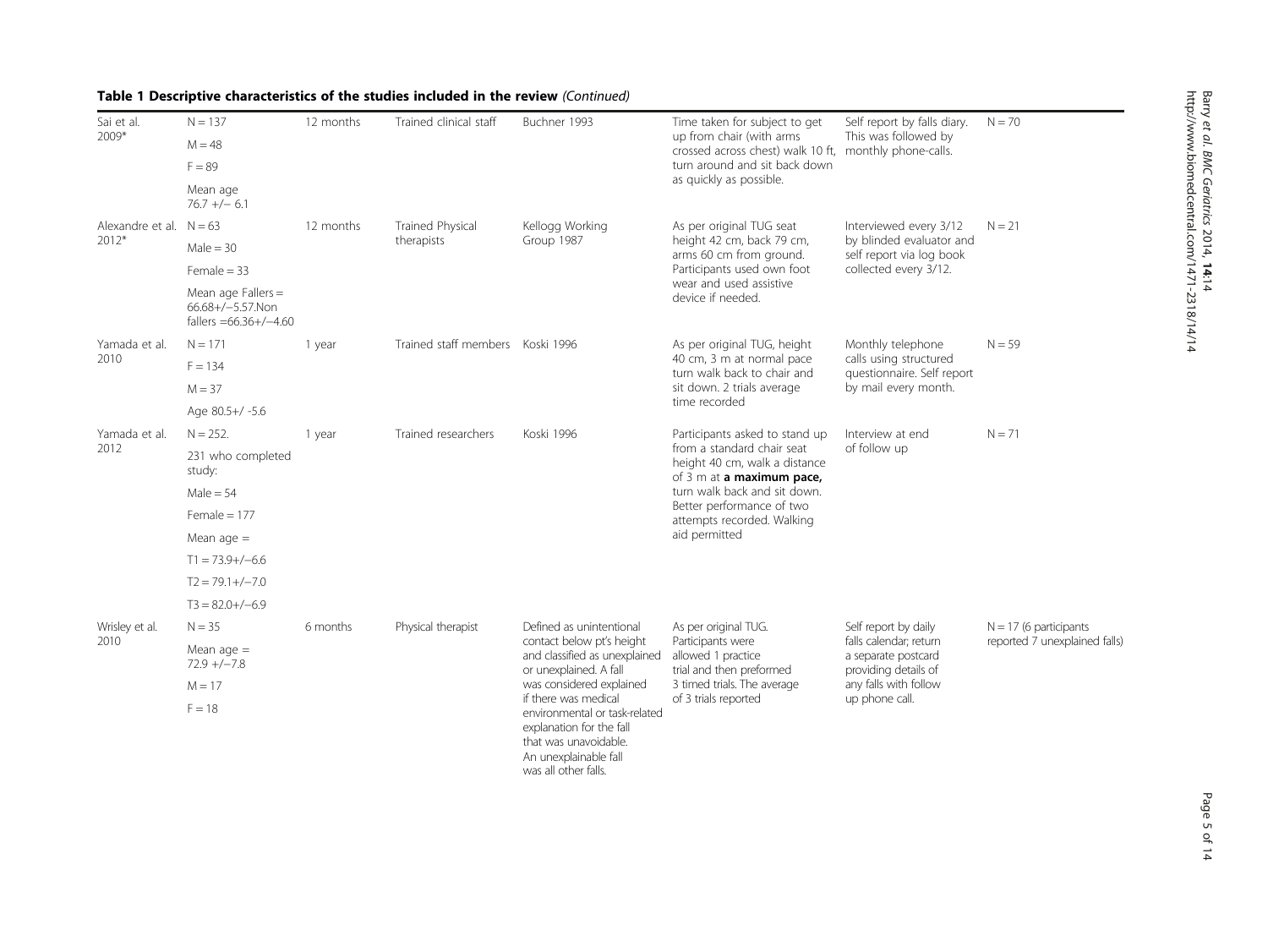| Pai et al.<br>2010         | $N = 13$                    | 1 year                                           | Not recorded        | Defined as any event<br>in which they landed<br>unintentionally on a                                                          | As per original TUG,                                                                                                                             | Contacted by telephone<br>between 29-32 months<br>into study                                                                    | $N = 4$      |
|----------------------------|-----------------------------|--------------------------------------------------|---------------------|-------------------------------------------------------------------------------------------------------------------------------|--------------------------------------------------------------------------------------------------------------------------------------------------|---------------------------------------------------------------------------------------------------------------------------------|--------------|
|                            | $M = 9$                     |                                                  |                     |                                                                                                                               | one practice trial given.                                                                                                                        |                                                                                                                                 |              |
|                            | $F = 4$                     |                                                  |                     | lower surface such as a                                                                                                       |                                                                                                                                                  |                                                                                                                                 |              |
|                            | Mean age $=72+/-5$          |                                                  |                     | chair, the floor or ground                                                                                                    |                                                                                                                                                  |                                                                                                                                 |              |
| Okumiya et al.             | $N = 328$                   | 5 years                                          | Not recorded        | Not defined                                                                                                                   | As per original TUG                                                                                                                              | Self-administered                                                                                                               | 68           |
| 1998                       | $M = 151$                   | prospective                                      |                     |                                                                                                                               |                                                                                                                                                  | questionnaire                                                                                                                   |              |
|                            | $F = 177$                   |                                                  |                     |                                                                                                                               |                                                                                                                                                  |                                                                                                                                 |              |
|                            | Mean age $=80.3$            |                                                  |                     |                                                                                                                               |                                                                                                                                                  |                                                                                                                                 |              |
| Lin et al.                 | $N = 1200$                  | 1 year                                           | Trained interviewer | Not defined                                                                                                                   | As per original TUG                                                                                                                              | Self report by postcard                                                                                                         | Not recorded |
| 2004                       | $M = 709$                   |                                                  |                     |                                                                                                                               | standard chair with<br>seat height of                                                                                                            | when a fall occurred and<br>telephoned every 3/12.                                                                              |              |
|                            | $F = 491$                   |                                                  |                     |                                                                                                                               | 40-50 cm height                                                                                                                                  |                                                                                                                                 |              |
|                            | Mean $age = 73.4$           |                                                  |                     |                                                                                                                               |                                                                                                                                                  |                                                                                                                                 |              |
| Buatois et al.             | $N = 206$                   | 16 months                                        | Not recorded        | Tinetti 1988                                                                                                                  | As per original TUG                                                                                                                              | Self report by<br>falls calendar<br>and questionnaire                                                                           | $N = 57$     |
| 2006                       | $M = 116$                   |                                                  |                     |                                                                                                                               |                                                                                                                                                  |                                                                                                                                 |              |
|                            | $F = 90$                    |                                                  |                     |                                                                                                                               |                                                                                                                                                  |                                                                                                                                 |              |
|                            | Mean age = $70+/-4$         |                                                  |                     |                                                                                                                               |                                                                                                                                                  |                                                                                                                                 |              |
| Buatois et al.             | $N = 1618$                  | Mean time<br>$25+/-5$ months<br>$(18-36$ months) | Not recorded        | Tinetti 1999                                                                                                                  | As per original TUG                                                                                                                              | Self report by<br>questionnaire at end<br>of study. Mean follow up<br>period 25 +/-5 months                                     | $N = 333$    |
| 2010                       | $M = 821$                   |                                                  |                     |                                                                                                                               |                                                                                                                                                  |                                                                                                                                 |              |
|                            | $F = 797$                   |                                                  |                     |                                                                                                                               |                                                                                                                                                  |                                                                                                                                 |              |
|                            | Mean age 70                 |                                                  |                     |                                                                                                                               |                                                                                                                                                  | range 18-36months.                                                                                                              |              |
| Bergland et al.<br>2003*   | $N = 307$                   | 1 year                                           | Not recorded        | Falls defined as an<br>unintentional change<br>in position resulting in<br>the victim lying on the<br>floor or on the ground. | The subject was instructed<br>to rise from a chair, walk<br>3 m as quickly as possible,<br>cross a line, turn, walk back,<br>and sit down again. | Self report by daily<br>calendar, to return<br>calendar every 3/12 with<br>follow up phone call if a<br>fall occurred. Subjects | 155          |
|                            | $M = 0$                     |                                                  |                     |                                                                                                                               | Wearing ordinary shoes                                                                                                                           | who did not return the<br>calendar were contacted                                                                               |              |
|                            | $F = 307$                   |                                                  |                     |                                                                                                                               | and used customary<br>walking aids if needed.                                                                                                    |                                                                                                                                 |              |
|                            | Mean age 80.8               |                                                  |                     |                                                                                                                               |                                                                                                                                                  |                                                                                                                                 |              |
| Trueblood et al. $N = 198$ |                             | 6 months                                         | Researcher          | Anacker 1992                                                                                                                  | As per TUG, armless chair,                                                                                                                       | Telephone survey 4                                                                                                              | $N = 30$     |
| 2001                       | $M = 38$                    |                                                  |                     |                                                                                                                               | 3 timed trials average<br>time recorded                                                                                                          | and 6 months using<br>a formalised script.                                                                                      |              |
|                            | $F = 160$                   |                                                  |                     |                                                                                                                               |                                                                                                                                                  |                                                                                                                                 |              |
|                            | Mean age<br>$78.1 + / -8.2$ |                                                  |                     |                                                                                                                               |                                                                                                                                                  |                                                                                                                                 |              |

# Table 1 Descriptive characteristics of the studies included in the review (Continued)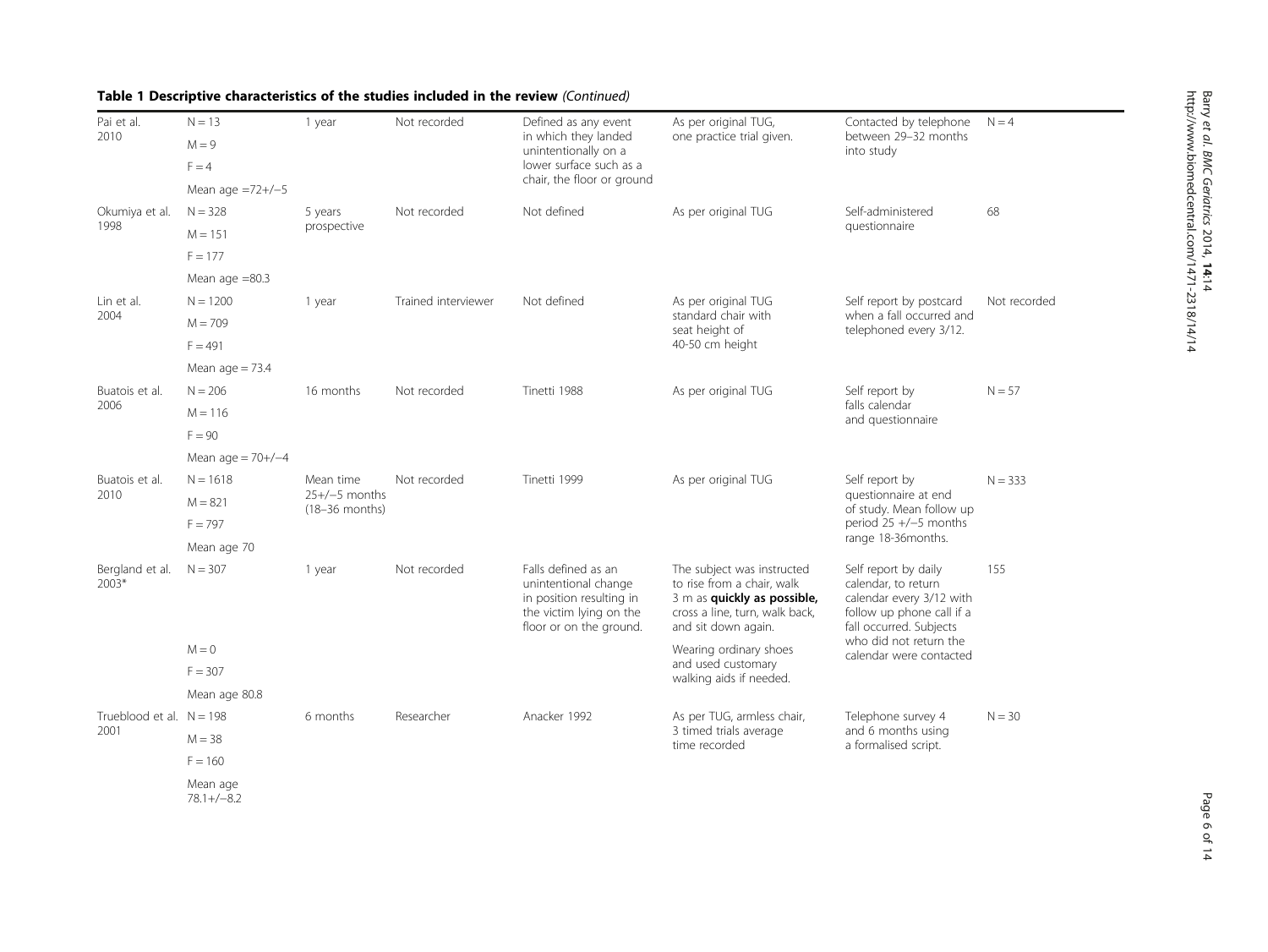| Shimada et al.<br>2009 | $N = 445$<br>$F = 310$          | 1 year      | Day centre staff<br>nursing allied health | Nevitt 1989 Cumming<br>2008                                                                  | As per TUG, measured<br>once at usual pace<br>assistive device allowed                     | Self report questionnaire,<br>with collateral if difficulty                                                         | $N = 99$     |
|------------------------|---------------------------------|-------------|-------------------------------------------|----------------------------------------------------------------------------------------------|--------------------------------------------------------------------------------------------|---------------------------------------------------------------------------------------------------------------------|--------------|
|                        | $M = 135$                       |             | or similar qualifications                 |                                                                                              |                                                                                            | in recall                                                                                                           |              |
|                        | Mean age<br>$80.5 + / -7.2$     |             |                                           |                                                                                              |                                                                                            |                                                                                                                     |              |
| Melzer et al.          | $N = 100$                       | 1 year      | Research assistant                        | Tinetti 1988                                                                                 | Not described in detail                                                                    | Self report by daily<br>calendar. Contacted by<br>research assistant at<br>one month intervals<br>to monitor falls. | $N = 49$     |
| 2009*                  | Male = $26$                     | prospective |                                           |                                                                                              | but referenced as per<br>AGS/BGS which in turn<br>references Podsiadlo                     |                                                                                                                     |              |
|                        | Female $= 72$                   |             |                                           |                                                                                              |                                                                                            |                                                                                                                     |              |
|                        | Mean age<br>$78.4 + / -5.7$     |             |                                           |                                                                                              |                                                                                            |                                                                                                                     |              |
| Beauchet et al.        | $N = 187$                       | 1 year      | Trained evaluator                         | Defined as<br>unintentionally<br>coming to rest<br>on the ground,<br>floor or lower<br>level | Not described<br>reference to<br>Podsiadlo                                                 | Monthly phone call<br>using a standardised<br>questionnaire. Collateral<br>obtained if cognitive<br>impairment      | $N = 54$     |
| 2007 and 2008          | $M = 29$                        |             |                                           |                                                                                              |                                                                                            |                                                                                                                     |              |
|                        | $F = 158$                       |             |                                           |                                                                                              |                                                                                            |                                                                                                                     |              |
|                        | Mean $Age =$<br>$84.8 + / -5.2$ |             |                                           |                                                                                              |                                                                                            |                                                                                                                     |              |
| Garber et al.          | $N = 904$                       | 6 months    | Trained bilingual                         | Not defined                                                                                  | Armless chair 3 m as<br><b>quickly</b> 2 trials -first<br>practice second<br>recorded time | Not recorded                                                                                                        | Not recorded |
| 2010                   | $Male = 263$                    |             | field interviewers                        |                                                                                              |                                                                                            |                                                                                                                     |              |
|                        | Female = $641$                  |             |                                           |                                                                                              |                                                                                            |                                                                                                                     |              |
|                        | Mean age<br>$76.6+/-0.5$        |             |                                           |                                                                                              |                                                                                            |                                                                                                                     |              |

Definition of a fall:

• Tinetti 1988 [\[1\]](#page-12-0) "an event which results in a person coming to rest unintentionally on the ground or lower level, not as a result of a major intrinsic event (such as a stroke) or overwhelming hazard. An overwhelming hazard was defined as a hazard that results in a fall by the youngest healthiest person".

● Levielle 2010 [[53\]](#page-13-0) "A fall was defined as unintentionally coming to rest on the ground or other lower level not as a result of a major intrinsic event (eg, myocardial infarction, stroke, or seizure) or an overwhelming external hazard (eg, hit by a vehicle).

● Mackenzie 2006 [[54\]](#page-13-0) "a fall was defined as an unintentional event where a person fell to the ground"

● Buchner 1993 [[55](#page-13-0)] "unintentionally coming to rest on the ground, floor or some other lower level".

● Kellogg Working Group 1987 [[56](#page-13-0)]: "unintentionally coming to the ground or some lower level and other than as a consequence of sustaining a violent blow, loss of consciousness, sudden onset of paralysis as in stroke or epileptic seizure".

● Anacher 1992 [[57](#page-13-0)] "any disturbance of balance during routine activities that resulted in a person's trunk, knee or hand unintentionally coming to rest on the ground or some level below the waist".

● Cumming 2008 [[58\]](#page-13-0) "unintentionally coming to rest on the ground or other lower level not as a result of a major internal (for example, stroke) or external event".

● Koski 1996 [[59](#page-13-0)] "as an unexpected event where a person falls to the ground from an upper level or the same level".

● Original TUG: Podsiadlo 1991 [\[8\]](#page-12-0) "The timed up and go measures, in seconds, the time taken by an individual to stand up from a standard arm chair (approximate seat height of 46 cm), walk a distance of 3 metres, turn, walk back to the chair and sit down again. The subject wears his regular footwear and uses his customary walking aid (none, cane, or walker). No physical assistance is given. He starts with his back against the chair, his arms resting on the chair's arms and his walking aid at hand. He is instructed that, on the word "go", he is to get up and walk at a comfortable and safe pace to a line on the floor 3 metres away, turn, return to the chair and sit down again. The subject walks through the test once before being timed in order to become familiar with the test.

# Table 1 Descriptive characteristics of the studies included in the review (Continued)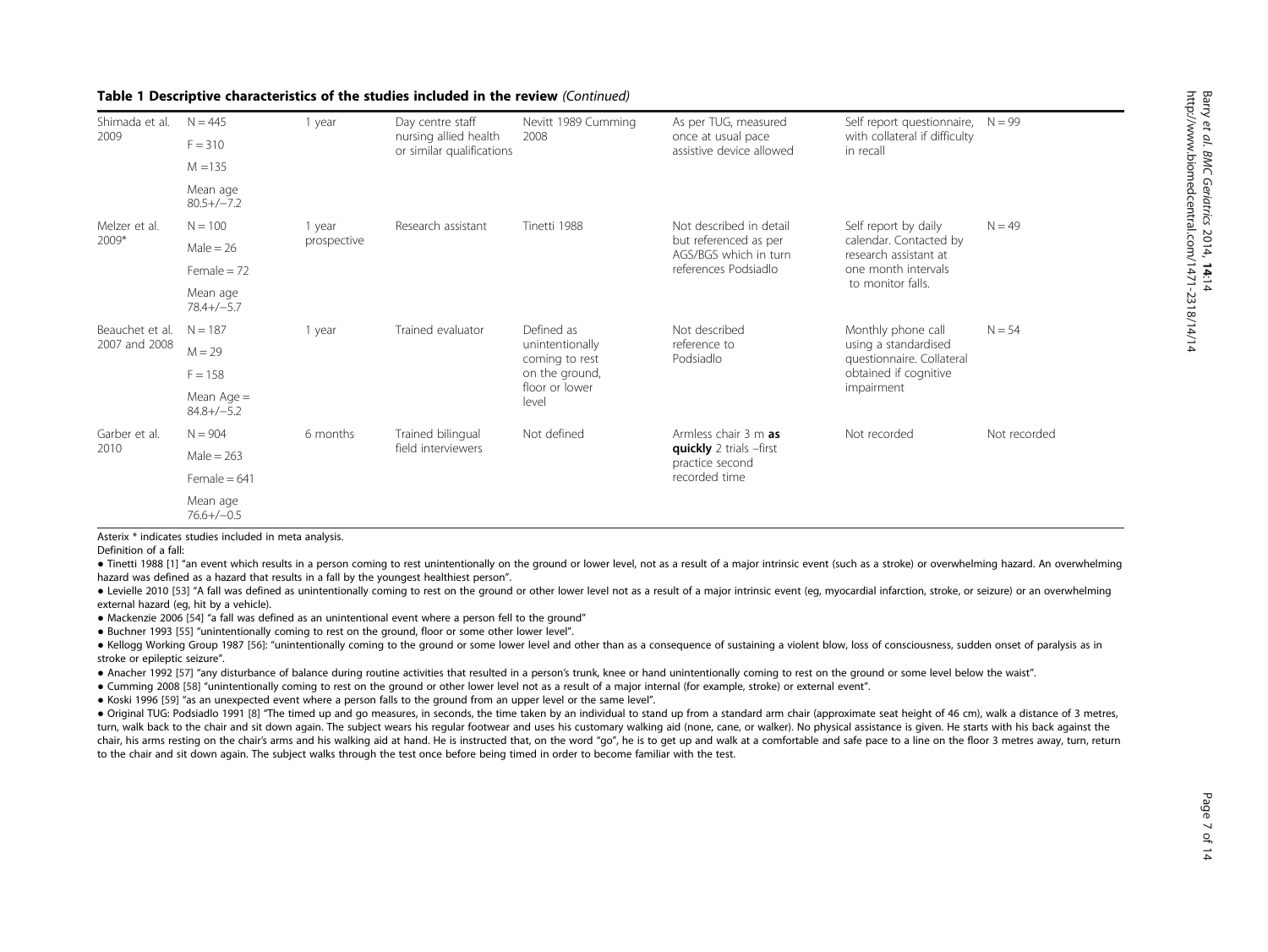<span id="page-7-0"></span>

#### Study quality

The summary diagram of the quality assessment is shown in Figure [2.](#page-8-0) All twenty five articles were quality assessed. The overall quality of the studies included was moderate with six studies [\[23,27,30,35,36,39](#page-12-0)] rated as low in all domains in both risk of bias and concerns about applicability. Ten studies [\[22,24](#page-12-0)-[26,31,33,37,38](#page-12-0)[,41,43](#page-13-0)] rated as having an unclear risk of bias and nine studies [[28,29,32](#page-12-0),[34,](#page-12-0)[40,42,44](#page-13-0)-[46](#page-13-0)] were rated as having a high risk of bias. This was primarily attributed to a lack of information provided with respect to methods of patient recruitment (selection bias) and criteria used to ascertain of a subsequent fall (reference standard).

In relation to concerns about applicability of each individual study to the proposed research question, ten studies [\[23,26](#page-12-0),[27,30,35,36](#page-12-0),[39,](#page-12-0)[40,42,45](#page-13-0)] were rated as low, ten studies [[22,24,25,29](#page-12-0),[33,37,38](#page-12-0)[,41,43](#page-13-0),[44\]](#page-13-0) were rated as unclear and five studies [[28,31,32,34,](#page-12-0)[46](#page-13-0)] were considered as having high level of concern. A high or unclear risk of bias was noted in studies that inadequately described loss to follow-up in the cohort or the methods used record the incidence of a fall over the period of study. The index test was adequately described in the majority of studies but the many studies failed to record whether the index test (TUG score) was interpreted with or without knowledge of the reference standard (subsequent fall).

#### Predictive accuracy of all included studies

All authors were contacted to request primary data and ten authors responded with the relevant data [[26,30,31](#page-12-0),[34,38,](#page-12-0)[42](#page-13-0)-[46\]](#page-13-0). In two of the ten studies where data was provided [\[26](#page-12-0),[46\]](#page-13-0), the TUG was administered as quickly as possible and in the remaining eight studies it was administered at a comfortable pace. The duration of follow-up in these studies varied from six months [[31,34](#page-12-0)] to two years [\[45](#page-13-0)]. The remaining seven studies followed patients for one year after administration of TUG [[26,30,38](#page-12-0)[,42-44,46](#page-13-0)]. The pooled sensitivity, specificity and the respective variance of the logit transformed sensitivity and specificity for the ten studies included in the meta-analysis are displayed in Table [2.](#page-8-0) These findings indicate that the TUG test is more useful at ruling in rather than ruling out falls in individuals classified as high risk (≥13.5 seconds), with a higher pooled specificity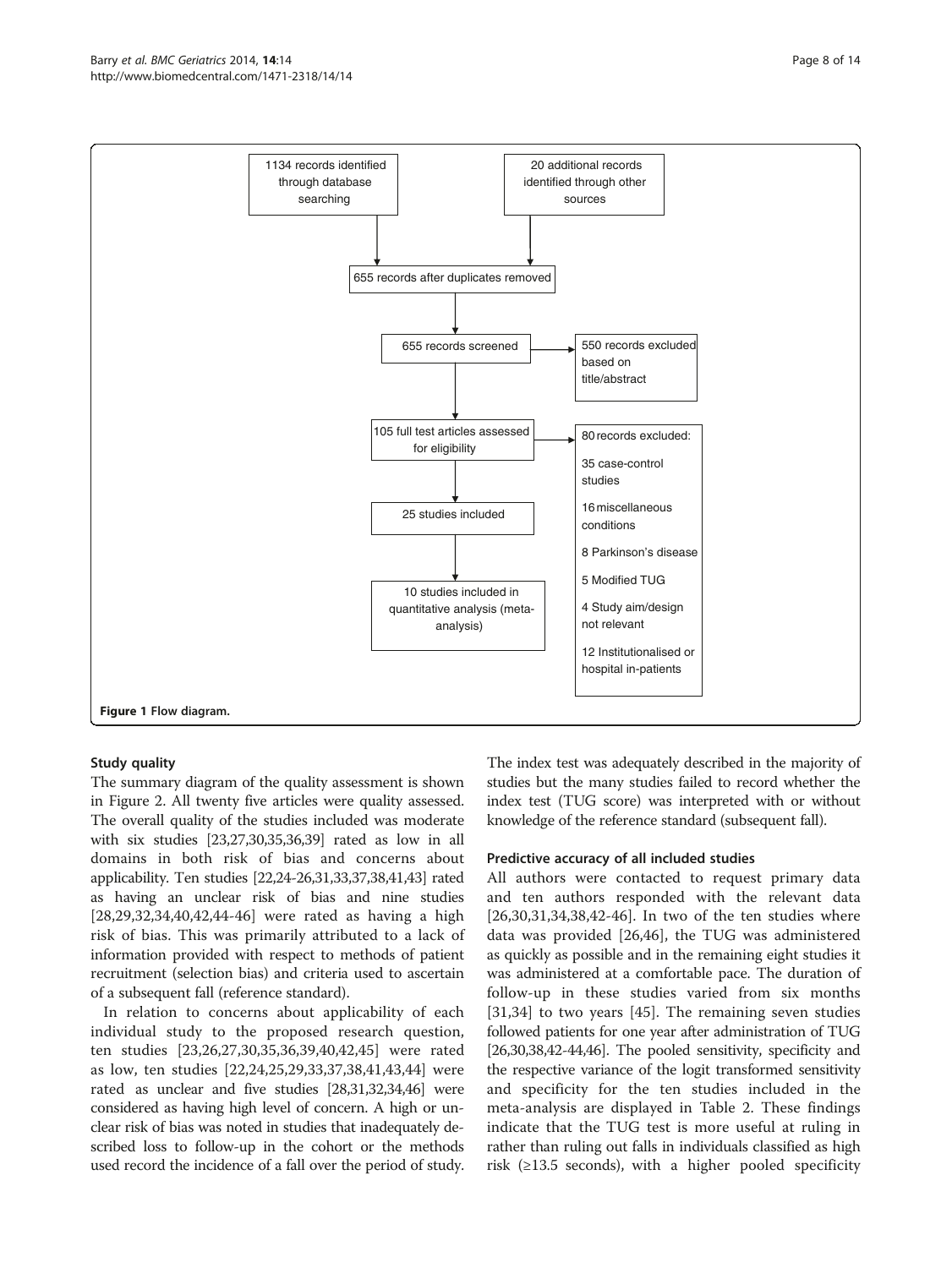<span id="page-8-0"></span>

(0.73, 95% CI 0.51-0.88) than sensitivity (0.32, 95% CI 0.14-0.57). Individual and summary estimates of sensitivity and specificity for all studies, the 95% confidence region and 95% prediction region are presented in the summary ROC graph (Figure [3\)](#page-9-0). The 95% confidence region is broad, reducing the precision of studies in the pooled

estimate. The 95% prediction region (amount of variation between studies) is also wide suggesting heterogeneity between studies.

The logistic regression analysis also indicates that the TUG score is not a significant predictor of falls  $(OR = 1.01, 95\% \text{ CI } 1.00 - 1.02, p = 0.04)$ . The limited

Table 2 Summary estimates of sensitivity, specificity, and positive and negative likelihood ratios for all included studies and for sensitivity analyses at a cut point of ≥13.5 seconds

| <b>Application of TUG test</b>                                     | No. of studies<br>(patients) | Sensitivity<br>(95% CI) | Variance logit<br>sensitivity (95% CI) | Specificity<br>(95% CI) | Variance logit<br>specificity (95% CI) |
|--------------------------------------------------------------------|------------------------------|-------------------------|----------------------------------------|-------------------------|----------------------------------------|
| All studies                                                        | $10(n = 2.314)$              | $0.32(0.14-0.57)$       | 2.62 (0.94-7.29)                       | $0.73(0.51 - 0.88)$     | 2.24 (0.76-6.63)                       |
| Studies where TUG was administered as<br>fast as possible excluded | $8(n = 1.872)$               | $0.44(0.20-0.71)$       | $2.52(0.78-8.1)$                       | $0.71(0.49 - 0.86)$     | $1.7(0.52 - 5.56)$                     |
| Studies with duration of follow up ><br>or < one year excluded     | $7 (n = 1.858)$              | $0.33(0.11-0.68)$       | 3.58 (1.07-12.0)                       | $0.70(0.37-0.90)$       | 3.33 (0.89-12.49)                      |
| Studies with selection bias excluded                               | $6(n = 1.253)$               | $0.29(0.10-0.60)$       | 2.31 (0.56-9.56)                       | $0.64(0.20-0.93)$       | 5.11 (0.86-30.47)                      |
| Studies with unclear/no details on index<br>test excluded          | $6(n = 1.636)$               | $0.33(0.17-0.54)$       | $1.05(0.30-3.63)$                      | $0.71(0.58-0.81)$       | $0.46(0.12 - 1.65)$                    |
| Studies with unclear/no definition 'fall' excluded                 | 6 (n = $1.750$ )             | $0.28(0.11-0.54)$       | (0.55-6.05) 82.                        | $0.81(0.64 - 0.91)$     | 1.10 (0.32-3.73)                       |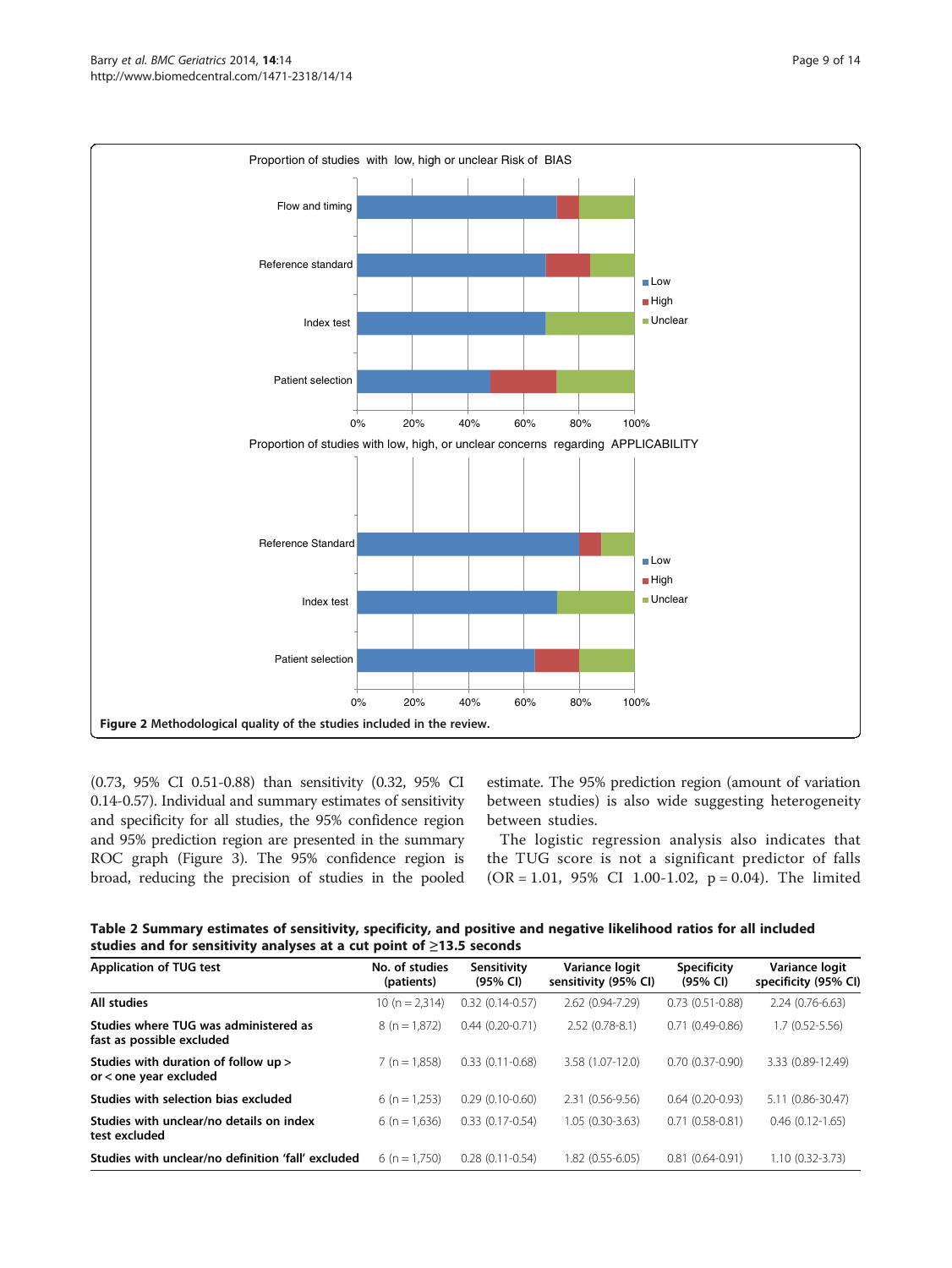discriminative performance of the TUG is confirmed by the ROC curve analysis (Figure [4\)](#page-10-0) indicating about 57% overall accuracy by a significant area under the curve  $(AUC_{ROC} = 0.57, 95\% CI 0.54-0.59).$ 

#### Sensitivity analysis

A sensitivity analysis was completed excluding the two studies where the TUG was administered as fast as possible. [[26](#page-12-0)[,46](#page-13-0)] The summary estimates of sensitivity (0.44, 95% CI 0.20-0.71) and specificity (0.71, 95% CI 0.49-0.86) were broadly unchanged. The three studies where the duration of follow up was less than or greater than one year were removed [\[31,34,](#page-12-0)[45](#page-13-0)]. Similarly, the summary estimates of sensitivity (0.33, 95% CI 0.11-0.68) and specificity (0.70, 95% CI 0.37-0.90) were unchanged. We also excluded four studies where there was evidence of selection bias [\[34](#page-12-0)[,42](#page-13-0),[44,46\]](#page-13-0). Removal of these studies from the meta-analysis reduced the precision of the estimates of sensitivity (0.29, 95% CI 0.10-0.60) and specificity (0.64, 95% CI 0.20-0.93). Four studies [[31,38,](#page-12-0)[43,46](#page-13-0)] that

did not adequately describe the method of administration of the TUG test were removed from the sensitivity analysis and the summary estimates of sensitivity (0.33, 95% CI 0.17-0.54) and specificity (0.71, 95% CI 0.58-0.81) of the TUG was broadly similar to the overall analysis. Finally we excluded four studies [\[26,31,](#page-12-0)[43,45\]](#page-13-0) where no clear definition of a fall was reported. While the sensitivity remained stable (0.28, 95% CI 0.11-0.54), the predictive ability of the TUG to rule in individuals at high risk of falling increased to 81% (95% CI 0.64-0.91). The pooled sensitivity, specificity and the respective variance of the logit transformed sensitivity and specificity for the studies included in the sensitivity analysis are displayed in Table [2](#page-8-0).

#### Bayesian analysis

Using Bayes' theorem, the post-test probability of a fall across the different subgroups is presented in Table [3](#page-10-0). The pre-test probability (prevalence) was calculated as 51% across all studies. The cut-point of ≥13.5 seconds has little impact on identifying those at high risk of falls

<span id="page-9-0"></span>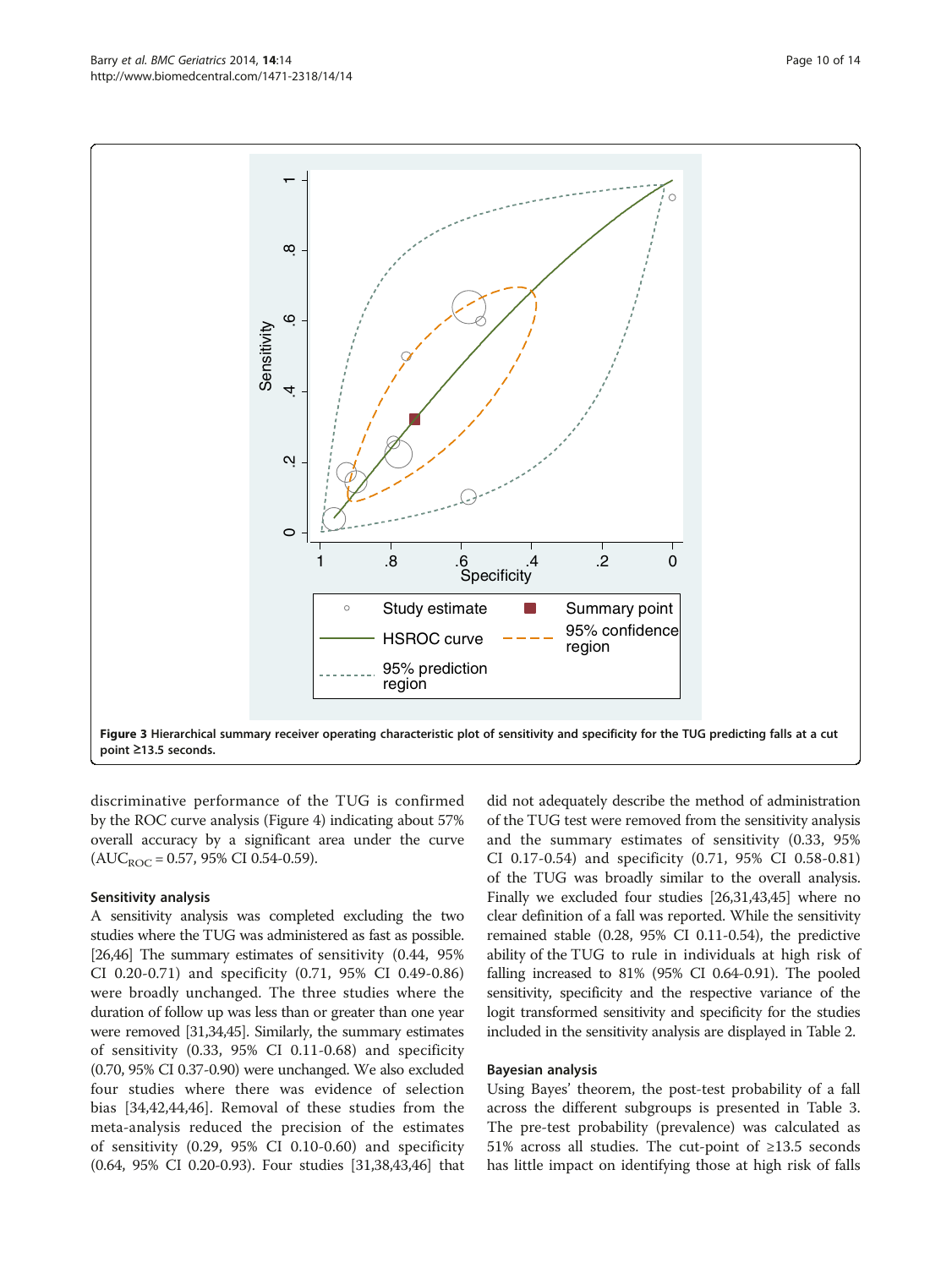<span id="page-10-0"></span>

when all studies are combined and across all of the different subgroups. Of note, when studies that provided no/unclear definitions of falls were excluded, the positive likelihood ratio increased to 1.50 (95% CI 1.15-1.94) and the post-test probability of a fall in patients classified as high risk increased from 54% to 64%.

# **Discussion**

# Statement of principal findings

This systematic review demonstrates that the diagnostic accuracy of the Timed Up and Go test is limited at the widely used cut point of ≥13.5 seconds and should not be used for identifying community dwelling adults at high risk of falls in clinical practice. The sensitivity analysis which examined the performance of the rule in different subgroups also showed broadly comparable results, indicating that the TUG performed in a similar manner regardless of the methodological quality of the studies.

# Results in the context of the current literature

The TUG is commonly used in the research and clinical setting to screen individuals at increased risk of falling. The commonly cited cut-off score of ≥13.5 seconds used to identify individuals at high risk of falls was first described by Shumway-Cook and colleagues in 2000 [[47\]](#page-13-0). However, the nature of the study design (case–control) used to derive the TUG was not optimal and subject to bias in terms of choosing appropriate controls and determining exposure. In addition, the study comprised of small numbers of patients with 15 fallers and 15 non-fallers included in the analysis. The definition of a fall was broad "any unplanned unexpected contact with a supporting surface, excluding unavoidable environmental hazards" and the study excluded those who had had one or fewer falls in the previous six months. The authors reported a sensitivity of 80% and specificity of 100%, suggesting that the TUG is more useful at 'ruling-in' falls in those classified

|                     |  | Table 3 Post-test probability of a fall in patients classified as high risk $(≥13.5$ seconds) and low risk $(≤13.5$ seconds) |
|---------------------|--|------------------------------------------------------------------------------------------------------------------------------|
| using the TUG score |  |                                                                                                                              |

| Application of TUG test                                            | Pre test<br>probability (%) | $+$ LR (95% CI)   | Post test probability<br>$(%)+LR$ | -LR (95% CI)        | Post test probability<br>$(%) - LR$ |
|--------------------------------------------------------------------|-----------------------------|-------------------|-----------------------------------|---------------------|-------------------------------------|
| All studies                                                        | 51% (49%-53%)               | 1.20 (0.82-1.75)  | 56% (54%-58%)                     | $0.93(0.78-1.10)$   | 49% (47%-51%)                       |
| Studies where TUG was administered<br>as fast as possible excluded | 52% (49%-54%)               | 1.53 (1.31-1.79)  | 62% (59%-64%)                     | $0.79(0.62 - 1.01)$ | 46% (44%-48%)                       |
| Studies with duration of follow up ><br>or < one year excluded     | 53% (51%-56%)               | $1.11(0.64-1.92)$ | 56% (54%-59%)                     | $0.95(0.73-1.24)$   | 52% (50%-55%)                       |
| Studies with selection bias excluded                               | 52% (50%-55%)               | $0.81(0.40-1.16)$ | 47% (45%-50%)                     | $1.10(0.72 - 1.71)$ | 54% (52%-57%)                       |
| Studies with unclear/no details on index<br>test excluded          | 56% (54%-58%)               | $1.14(0.67-1.91)$ | 59% (57%-61%)                     | $0.95(0.74-1.21)$   | 55% (53%-57%)                       |
| Studies with unclear/no definition<br>'fall' excluded              | 54% (51%-56%)               | 1.50 (1.15-1.94)  | 64% (61%-66%)                     | $0.89(0.75-1.04)$   | 51% (48%-53%)                       |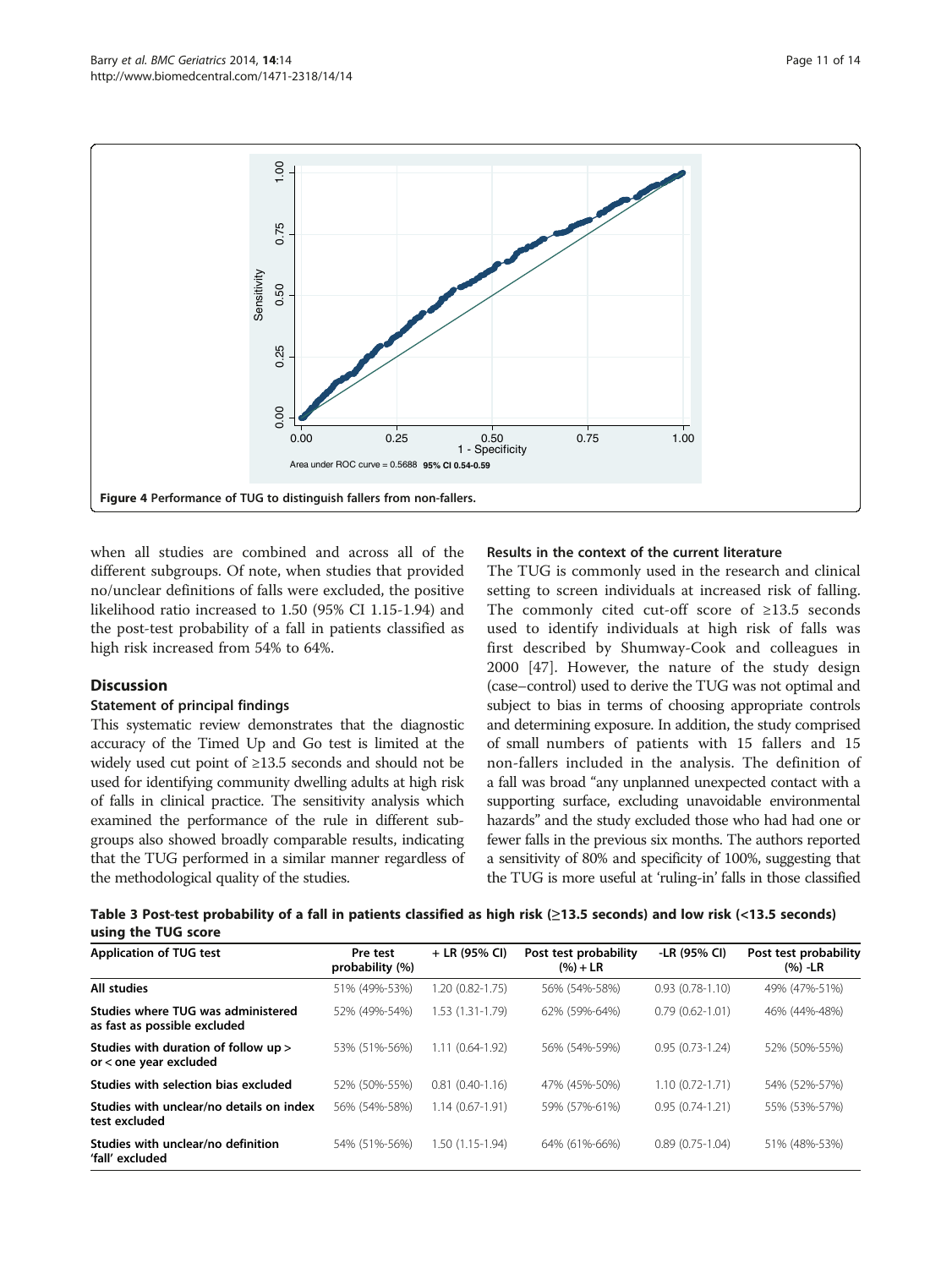as high risk. However, these findings need to be interpreted in the context of the methodological limitations of the study.

This systematic review only included cohort studies and randomised controlled trials where the index test (TUG) preceded the outcome of interest (fall) and the findings are in keeping with those reported in a previous systematic review that included both case–control and cohort studies [\[16](#page-12-0)]. The authors reported that the predictive accuracy of the TUG in identifying fallers across the included studies was poor to moderate and sensitivity and specificity were often close to chance [[16](#page-12-0)]. Furthermore, cut-off points for identifying patients at increased risk of falls in independent-living patients varied between 8.1-16 seconds for performing TUG at a comfortable speed and between 11–13.5 seconds at a fast walking speed.

The limited predictive value of the TUG may be explained by the fact that the TUG is a single test which reflects strength balance and mobility nonetheless, the risk of falling has been shown to depend on multiple intrinsic and extrinsic factors [\[48](#page-13-0),[49\]](#page-13-0). The TUG does not appear to adequately encompass these risk factors. Recent literature has focused on the addition of a second manual [[50\]](#page-13-0) or cognitive task [\[51](#page-13-0)]. Nevertheless, the predictive ability of the tool remains limited with the inclusion of these tasks. Further study of the constituent parts of the TUG by quantifying body movements through the use of body worn sensors have increased the predictive accuracy of the TUG to almost 80% in one study [\[45\]](#page-13-0).

# Strengths and weaknesses of the study

This study pooled data from a broad range of studies enhancing the generalisability of its findings. We examined the methodological quality of the studies using the validated QUADAS-2 tool for assessing the quality of such studies. In addition, sensitivity analyses examined the effect of important methodological variables including studies with selection bias, index test bias and reference standard bias. We also used individual patient data rather than aggregate data to calculate summary estimates of sensitivity and specificity and their corresponding 95% confidence intervals. This allowed more accurate data analysis by accounting for heterogeneity between studies and influences of sample size. However, the findings from the systematic review need to be interpreted in the context of the study limitations. Significant heterogeneity exists between the validation studies with respect to variation in the application of the TUG and a lack of information relating to the conditions of performing the TUG e.g. shoes worn, floor surface, chair seat and arm height, walk to a line or an X on floor. Studies have shown that these factors can affect TUG performance, time to complete the test was found to be significantly longer when a chair without armrests was used [\[52](#page-13-0)]. Studies varied in the number of practice trials given and an average result recorded. In other studies up to three attempts were given before a timed trial was done. Furthermore, some studies did not allow the use of assistive walking device and others specified the flooring type which has also been shown to affect TUG score.

# Clinical implications

Falls risk screening tools are an important element of falls prevention in the community. It is necessary to identify patients at high risk for falls and to facilitate the effective delivery of appropriate interventions to such patients. Inaccuracy of falls screening tools leads to inappropriate distribution of resources, contributing to varying degrees of success and failure of falls prevention strategies. It is essential to establish the accuracy of such tools and identify alternative tools that may be able to identify patients at risk of falling more accurately. Despite a growing body of evidence indicating its limited ability to predict falls, the TUG continues to be mentioned in clinical guidelines as a potential tool to identify fallers [\[12,13](#page-12-0)]. This is most likely because it is easy and quick to perform and does not require specialist equipment. Nonetheless, the totality of evidence to date is that it has limited predictive ability and should not be used in isolation to identify community-dwelling older people at increased risk of falls. Clinicians who assess the elderly for risk of falling should ideally do so in a comprehensive manner, taking into account the multi-factorial nature of falls rather than relying on a single test of mobility.

# Areas of future research

This study demonstrates that the TUG should no longer be used as a falls risk assessment in community dwelling elderly people. Gait, balance and to a lesser degree vision and cognition are inherently assessed in the TUG however, it does not include other accepted risk factors for falls e.g. medication use and morbidity. Further research is needed to determine its usefulness in lower functioning groups and those who have specific deficits in the areas of balance and mobility.

Advancing age is a primary risk factor for falling and recent studies have shown that the rate of falling remains at approx 30% in older people since 1988 [[2\]](#page-12-0). The reasons why the elderly fall continues to be explored in the literature, and further research is required to develop a comprehensive falls risk tool that can accurately identify the common risk factors that predict falls. In order to prevent falls and reduce the overall rate of falling in the elderly, falls prevention programmes should then be tailored to the individual needs of the patient.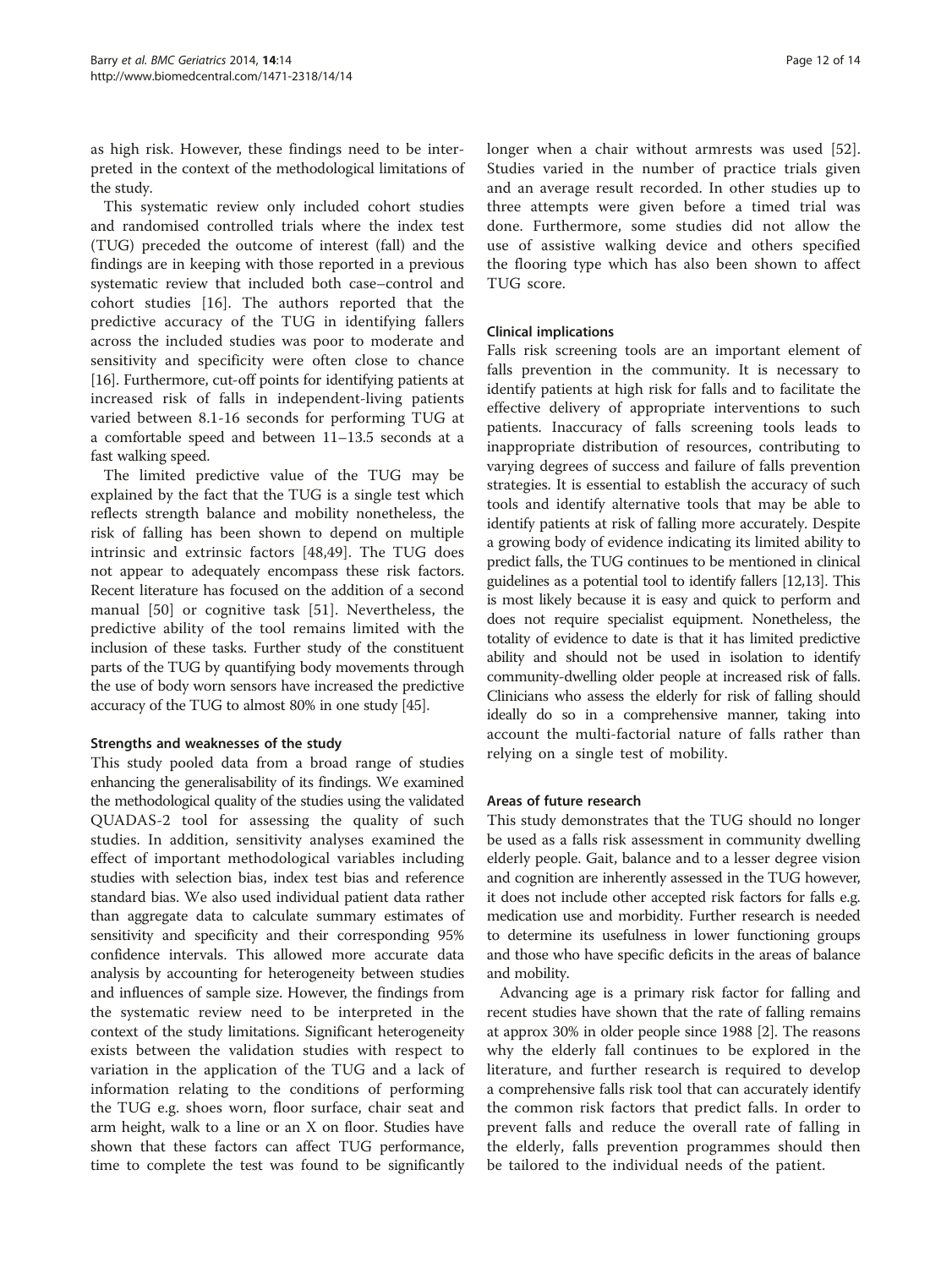# <span id="page-12-0"></span>Conclusions

It is well recognised that falls assessment and prevention programmes are multi-factorial. Evidence from this systematic review of diagnostic accuracy suggests that a single assessment tool like the TUG should not be used to identify community dwelling older adults at increased risk of falls.

#### Competing interests

The authors declare that they have no competing interests.

#### Authors' contributions

All authors were involved in the study conception and design. EB performed a systematic search of the literature. Both EB and RG screened potential articles, EB and FH evaluated the methodological quality of studies, RG, EB and CK acquired data for analysis, performed statistical analysis and interpretation of data and drafted the paper. TF critically revised the draft manuscript. All authors read and approved the final manuscript.

#### Acknowledgements

We would like to gratefully acknowledge the data contributed by the following authors: T Alexandre, B Greene, T Herman, M Aoyama, A Bergland, M Russell, L Viccaro, J Killough, J Thomas, AJ Sai.

#### Funding sources

This work was supported by the Health Research Board (HRB) of Ireland through the HRB Centre for Primary Care Research under Grant HRC/2007/1.

#### Received: 27 August 2013 Accepted: 27 January 2014 Published: 1 February 2014

#### References

- 1. Tinetti ME, Speechley M, Ginter SF: Risk factors for falls among elderly persons living in the community. N Eng J Med 1988, 319(26):1701–1707.
- 2. Rubenstein LZ: Falls in older people: epidemiology, risk factors and strategies for prevention. Age Ageing 2006, 35(2):ii37-ii41
- Bloem BR, Steijns JA, Smits-Engelsman BC: An update on falls. Curr Opin Neurol 2003, 16(1):15–26.
- Ganz DA, Bao Y, Shekelle PG, Rubenstein LZ: Will my patient fall? JAMA 2007, 297(1):77–86.
- 5. Oliver D, Daly F, Martin FC, McMurdo ME: Risk factors and risk assessment tools for falls in hospital in-patients: a systematic review. Age Ageing 2004, 33(2):122–130.
- Billington J, Fahey T, Galvin R: Diagnostic accuracy of the STRATIFY clinical prediction rule for falls: a systematic review and meta-analysis. BMC Fam Pract 2012, 13:76.
- 7. Mathias S, Nayak US, Isaacs B: Balance in elderly patients: the "Get-up and Go" test. Arch Phys Med Rehabil 1986, 67(6):387–389.
- 8. Podsiadlo D, Richardson S: The Timed "Up & Go": a test of basic functional mobility for frail elderly persons. J Am Geriatr Soc 1991, 39(2):142–148.
- 9. Rose DJ, Jones CJ, Lucchese N: Predicting the probability of falls in community-residing older adults using the 8-foot up-and-go: a new measure of functional mobility. JAPA 2002, 10(4):466–475.
- 10. Thomas JI, Lane JV: A pilot study to explore the predictive validity of 4 measures of falls risk in frail elderly patients. Arch Phys Med Rehabil 2005, 86(8):1636–1640.
- 11. Arnold CM, Faulkner RA: The history of falls and the association of the Timed Up and Go test to falls and near-falls in older adults with hip osteoarthritis. BMC Geriatr 2007, 7:17.
- 12. Panel on Prevention of Falls in Older Persons. American Geriatrics Society and British Geriatrics Society: Summary of the Updated American Geriatrics Society/British Geriatrics Society clinical practice guideline for prevention of falls in older persons. J Am Geriatr Soc 2011, 59(1):148-157.
- 13. NICE: The assessment and prevention of falls in older people. 2013. [http://www.nice.org.uk/CG161.](http://www.nice.org.uk/CG161)
- 14. Rydwik E, Bergland A, Forséén L, Fräändin K: Psychometric properties of Timed Up and Go in elderly people: a systematic review. Physical & Occupational Therapy in Geriatrics 2011, 29(2):102–25.
- 15. Beauchet O, Fantino B, Allali G, Muir SW, Montero-Odasso M, Annweiler C: Timed Up and Go test and risk of falls in older adults: a systematic review. J Nutr Health Aging 2011, 15(10):933–8.
- 16. Schoene D, Wu SM, Mikolaizak AS, Menant JC, Smith ST, Delbaere K, et al: Discriminative ability and predictive validity of the timed up and go test in identifying older people who fall: systematic review and meta-analysis. J Am Geriatr Soc 2013, 61(2):202–8.
- 17. Leeflang MM, Deeks JJ, Gatsonis C, Bossuyt PM: Systematic reviews of diagnostic test accuracy. Ann Intern Med 2008, 149(12):889–97.
- 18. Whiting P, Rutjes AW, Westwood ME, Mallett S, Deeks JJ, Reitsma JB, Leeflang MMG, et al: QUADAS-2: a revised tool for the quality assessment of diagnostic accuracy studies. Ann Intern Med 2011, 155(8):529–36.
- 19. Cousins G, Hijazze S, Van de Laar FA, Fahey T: Diagnostic accuracy of the ID Migraine: a systematic review and meta-analysis. Headache 2011, 51(7):1140–8.
- 20. Reitsma JB, Glas AS, Rutjes AW, Scholten RJ, Bossuyt PM, Zwinderman AH: Bivariate analysis of sensitivity and specificity produces informative summary measures in diagnostic reviews. J Clin Epidemiol 2005, 58(10):982–90.
- 21. Swets JA: Measuring the accuracy of diagnostic systems. Science 1988, 240(4857):1285–93.
- 22. Herman T, Mirelman A, Giladi N, Schweiger A, Hausdorff J: Executive control deficits as a prodrome to falls in healthy older adults: a prospective study linking thinking, walking, and falling. J Gerontol A Biol Sci Med Sci 2010, 65(10):1086-92.
- 23. Herman T, Giladi N, Hausdorff JM: Properties of the 'Timed Up and Go' test: more than meets the eye. Gerontology 2011, 57(3):203–10.
- 24. Beauchet O, Dubost V, Allali G, Gonthier R, Hermann FR, Kressig RW: 'Faster counting while walking' as a predictor of falls in older adults. Age Ageing 2007, 36(4):418–423.
- 25. Beauchet O, Allali G, Annweiler C, Berrut G, Maarouf N, Herrmann FR, et al: Does change in gait while counting backward predict the occurrence of a first fall in older adults? Gerontology 2008, 54(4):217–23.
- 26. Sai AJ, Gallagher JC, Smith LM, Logsdon S: Fall predictors in the community dwelling elderly: a cross sectional and prospective cohort study. J Musculoskelet Neuronal Interact 2010, 10(2):142-50.
- 27. Trueblood PR, Hodson-Chennault N, McCubbin A, Youngclarke: Performance and impairment-based assessments among community dwelling elderly: sensitivity and specificity. J Geriatr Phys Ther 2001, 24(1):2-6.
- 28. Wrisley DM, Kumar NA: Functional gait assessment: concurrent, discriminative, and predictive validity in community-dwelling older adults. Phys Ther 2010, 90(5):761–73.
- 29. Pai Y-C, Wang E, Espy DD, Bhatt: Adaptability to perturbation as a predictor of future falls: a preliminary prospective study. J Geriatr Phys Ther 2010, 33(2):50-5.
- 30. Viccaro LJ, Perera S, Studenski SA: Is Timed Up and Go better than gait speed in predicting health, function, and falls in older adults? J Am Geriatr Soc 2011, 59(5):887–92.
- 31. Killough J: Validation of the Timed Up and Go Test to predict falls. J Geriatr Phys Ther 2006, 29(3):128-9.
- 32. Garber CE, Greaney ML, Riebe D, Nigg CR, Burbank PA, Clark PG: Physical and mental health-related correlates of physical function in community dwelling older adults: a cross sectional study. BMC Geriatr 2010, 10:6.
- 33. Okumiya K, Matsubayashi K, Nakamura T, Fujisawa M, Osaki Y, Doi Y, et al: The Timed "Up & Go" test is a useful predictor of falls in community-dwelling older people. J Am Geriatr Soc 1998, 46(7):928–30.
- 34. Aoyama M, Suzuki Y, Onishi J, Kuzuya M: Physical and functional factors in activities of daily living that predict falls in community-dwelling older women. Geriatr Gerontol Int 2011, 11(3):348–57.
- Yamada M, Uemura K, Mori S, Nagai K, Uehara T, Arai H, et al: Faster decline of physical performance in older adults with higher levels of baseline locomotive function. Geriatr Gerontol Int 2012, 12(2):238–46.
- 36. Yamada M, Ichihashi N: Predicting the probability of falls in community-dwelling elderly individuals using the trail-walking test. Environ Health Prev Med 2010, 15(6):386–91.
- 37. Shimada H, Suzukawa M, Tiedemann A, Kobayashi K, Yoshida H, Suzuki T: Which neuromuscular or cognitive test is the optimal screening tool to predict falls in frail community-dwelling older people? Gerontology 2009, 55(5):532–8.
- 38. Melzer I, Kurz I, Shahar D, Oddsson L: Do voluntary step reactions in dual task conditions have an added value over single task for fall prediction? A prospective study. Aging Clin Exp Res 2010, 22(5–6):360–6.
- 39. Buatois S, Gueguen R, Gauchard GC, Benetos A, Perrin P: Posturography and risk of recurrent falls in healthy non-institutionalized persons aged over 65. Gerontology 2006, 52(6):345–52.